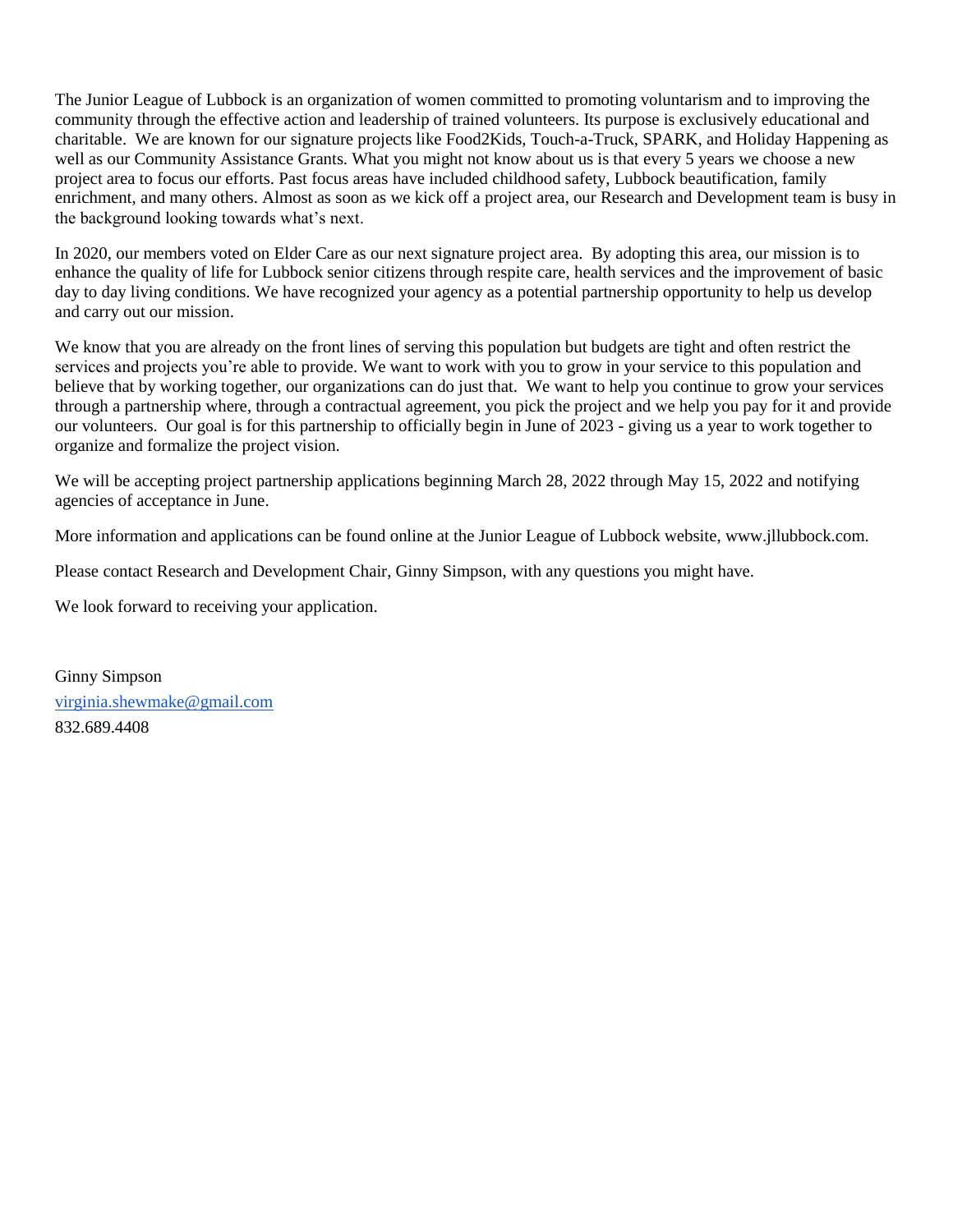**Deadline: May 15, 2022**

# **JUNIOR LEAGUE OF LUBBOCK, INC. 4205 84TH STREET LUBBOCK, TEXAS 79423**

## **GINNY SIMPSON, CHAIRMAN RESEARCH & DEVELOPMENT COMMITTEE**

#### **PROJECT REQUEST FORM**

The Junior League of Lubbock is an organization of women committed to promoting voluntarism and to improving the community through the effective action and leadership of trained volunteers. Its purpose is exclusively educational and charitable.

# I. **General Information:**

| $(N_{\text{ama}} 0, T_{\text{a}})$ |  |
|------------------------------------|--|

(Name & Title)

Brief History of Organization/ Organization's Purpose, Program and Mission:

Organization's Funding:

Organization's State and/or National Affiliation:

Internal Revenue Service Classification: \_\_\_\_\_\_\_\_\_\_\_\_\_\_\_\_\_\_\_\_\_\_\_\_\_\_\_\_\_\_\_\_\_\_\_\_\_\_\_\_\_\_\_\_\_\_\_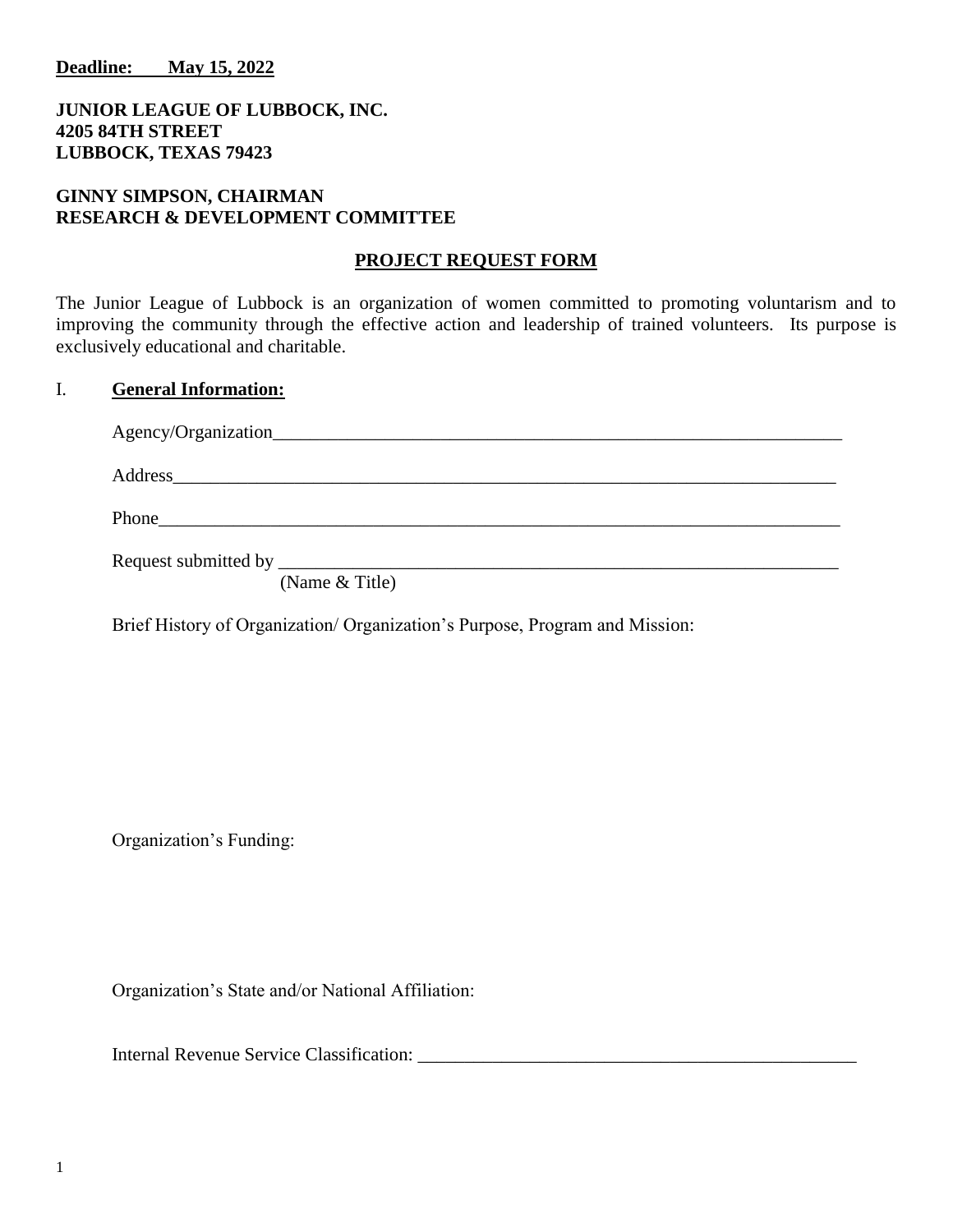# II. **Project Name:**

Project Purpose and Description:

III. **Community Need** - The Junior League of Lubbock, Inc. has adopted **ELDER CARE** as its Focus Area for the years **June 1, 2023 through May 31, 2028.**

**\_\_\_\_\_\_\_\_\_\_\_\_\_\_\_\_\_\_\_\_\_\_\_\_\_\_\_\_\_\_\_\_\_\_\_\_\_\_\_\_\_\_\_\_\_\_\_\_\_\_\_\_\_\_\_\_\_\_\_\_\_\_\_\_\_\_\_\_\_\_\_\_\_\_\_\_\_\_\_**

A. How will your project impact this community need?

- B. Will this proposed project be a new venture for your organization? \_\_\_\_\_\_\_\_\_ If not, how many years has your organization been involved? \_\_\_\_\_\_\_\_ If you are proposing a new program or project, what prompted you to begin it?
- C. Will this project be unique in addressing this need or will it supplement, extend or duplicate existing services offered by this or other agencies? Explain.

D. Estimate the number of persons you expect to benefit from this project.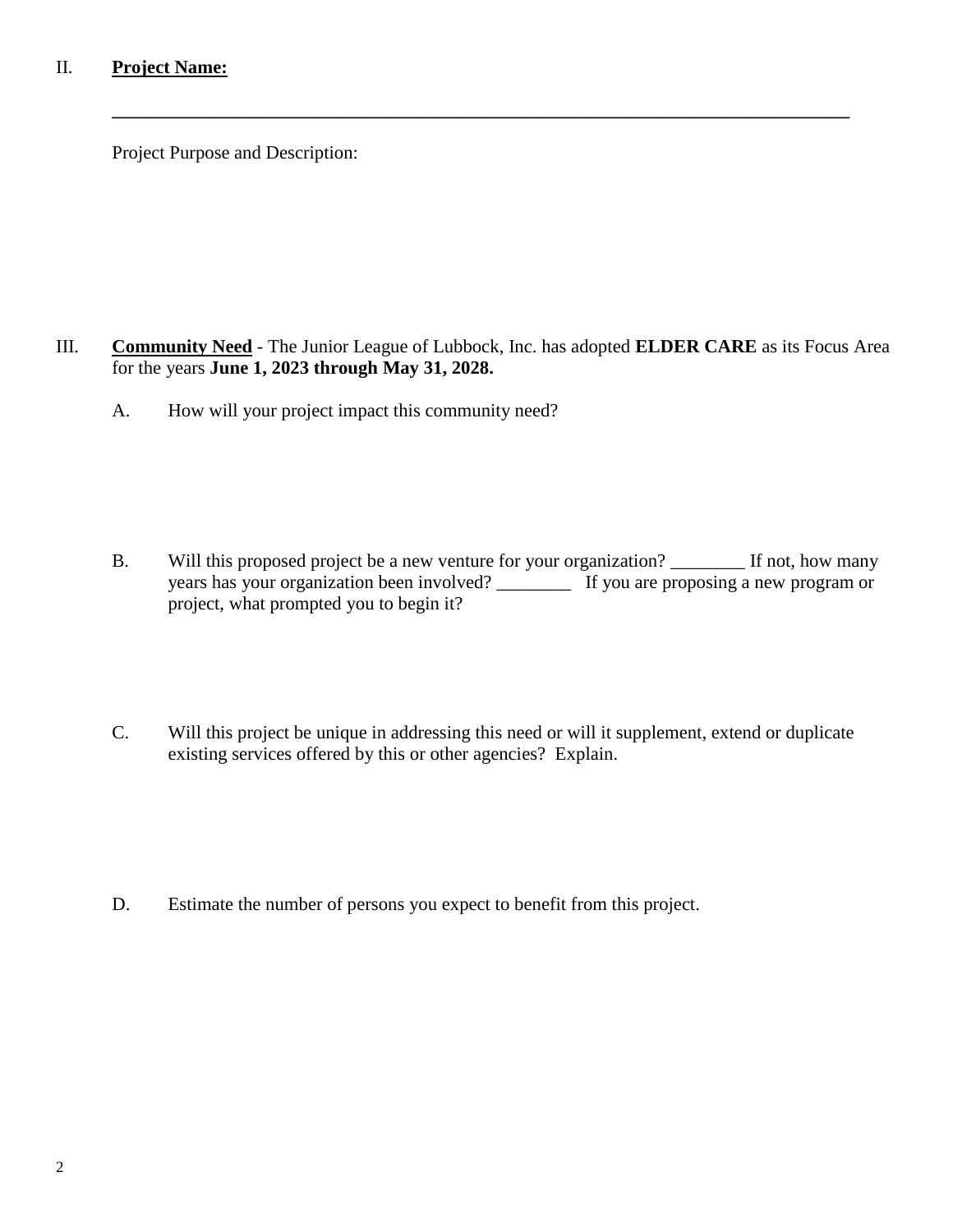# IV. **Administration of Project:**

- A. This project will operate in the following time frame:
- B. This project will be staffed by  $\qquad \qquad$  (number) of professionals.

How will they be used and by whom will they be paid?

C. What is the role of the Board of Directors of the organization:

\_\_\_\_\_\_\_\_\_\_ Policy-making Board of Directors

\_\_\_\_\_\_\_\_\_\_ Advisory Board

How are members selected to serve on the Board?

How often does the Board of Directors meet?

D. Assuming the project was supported by the Junior League, would it be beneficial for a Junior League representative to serve on the Board of Directors? What would be required of a Junior League representative on this Board of Directors?

# V. **Junior League of Lubbock Involvement**

- A. Volunteers:
	- 1. How do you envision the Junior League utilizing its volunteers to assist and/or be part of this project? For what years are volunteers requested? And for how many years?
	- 2. Please state specific duties and titles of volunteers which are requested.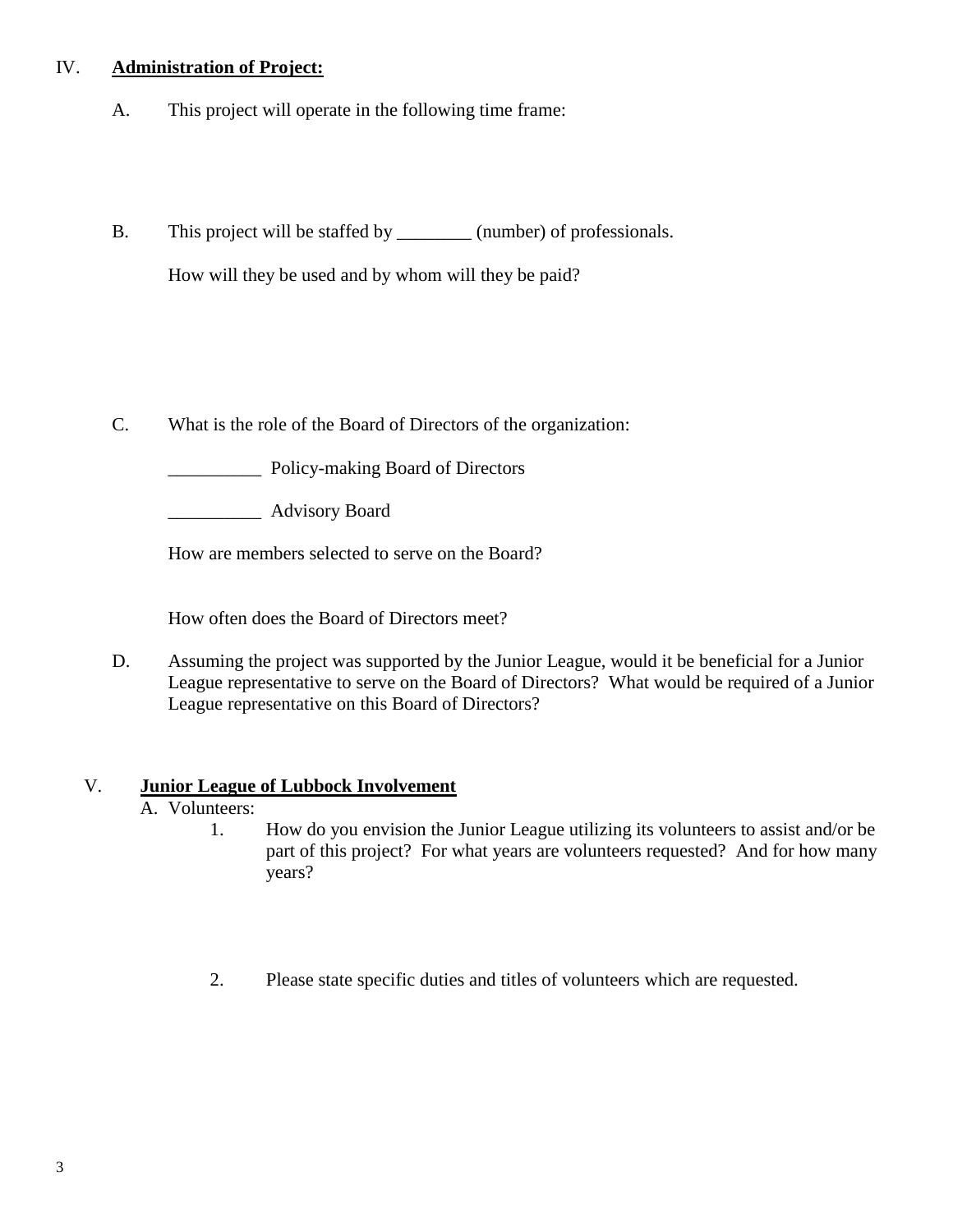- 3. The approximate number of hours that is expected of a Junior League of Lubbock volunteer is 48 per year. We operate on a trimester system: Summer (June – Aug.); Fall (Sept.  $1 - Jan. 15$ ); Spring (Jan.  $16 - May. 31$ ); and Task-completed (those opportunities which do not have weekly duties, but are done on a concentrated basis June – May. Hours spent cannot be predetermined. Volunteer is finished when task is completed).
	- a. How many volunteers are requested:
	- 1. Summer\_\_\_\_\_\_\_\_\_\_ Can be done: Mornings\_\_\_\_\_\_\_\_\_\_
	- Afternoons\_\_\_\_\_\_\_\_\_ 2. Fall\_\_\_\_\_\_\_\_\_\_\_\_\_\_ Evenings\_\_\_\_\_\_\_\_\_\_
	- 3. Spring\_\_\_\_\_\_\_\_\_\_\_\_
	- 4. Task-complete\_\_\_\_\_\_

# **Total number of volunteers requested: \_\_\_\_\_\_\_\_\_**

Weekends\_\_\_\_\_\_\_\_\_

b. Will the volunteer be working:

\_\_\_\_\_\_\_\_ At the agency, or;

\_\_\_\_\_\_\_\_ After initial orientation and training, can she operate at her own pace, with periodic visits to agency.

- 4. Training of Junior League of Lubbock Volunteers:
	- A. Please outline what training would be provided the Junior League of Lubbock volunteers. Be specific.

- B. Will training be conducted by staff or outside experts?
- C. How many hours of training will be provided?
- D. After initial training, will on-the-job training be provided, and if so, by whom?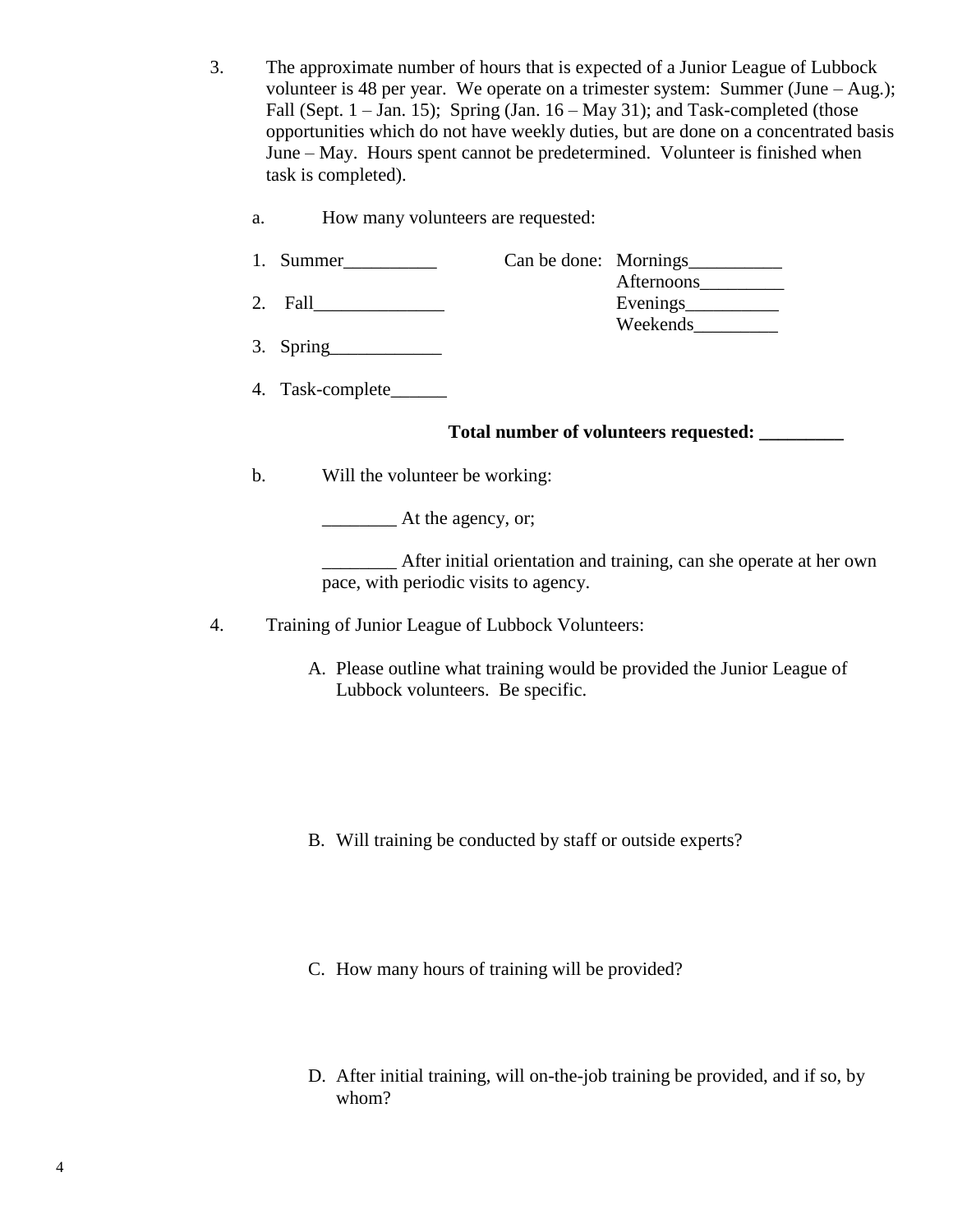- 4. Who will be responsible for supervising the Junior League of Lubbock volunteers?
- 5. Who will be responsible for evaluating the Junior League of Lubbock volunteers?

# B. Funding:

- 1. Total project cost: \_\_\_\_\_\_\_\_\_\_\_\_\_\_\_\_\_\_\_\_\_\_\_\_\_\_\_\_\_\_\_\_\_\_\_\_
- 2. Total Junior League funds requested: \_\_\_\_\_\_\_\_\_\_\_\_\_\_\_\_\_\_\_\_\_
- 3. Can the funds requested be spread out over a number of years? What is the maximum number of years over which the funds can be spread out?
- 4. Project budget-line item overview:
- 5. How will the Junior League funds be used?

6. List other financial or in-kind support for the project.

# VI. **Future of Project**

A. Give specific plans for this project's evaluation.